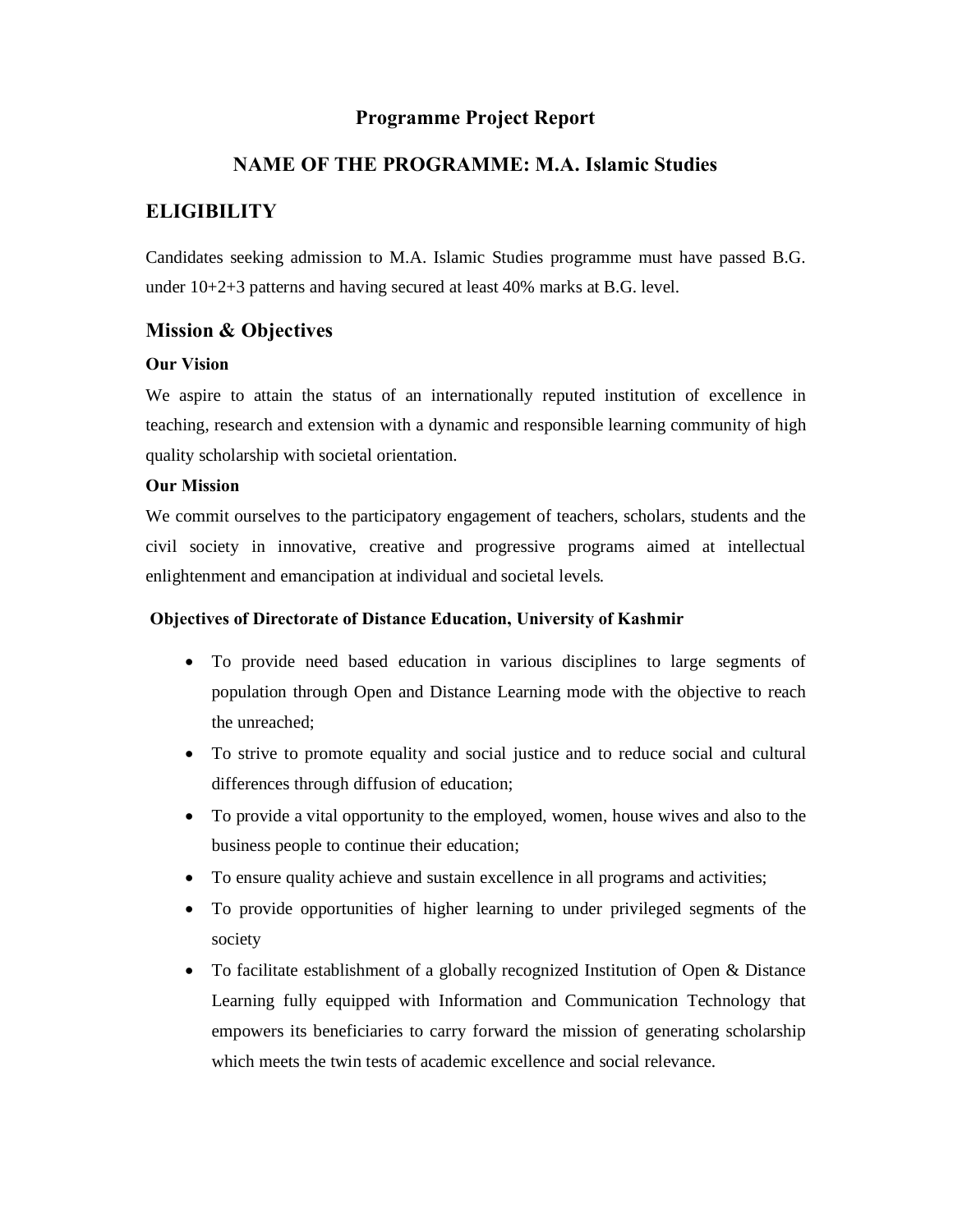## **Programme Objectives**

Taught in all the major universities of the world, Islamic Studies is a vibrant academic discipline that aims to study the rich legacy of Islamic Civilization from antiquity to present. As the Subject is taught in almost all the Higher Education Institutions of Jammu and Kashmir, therefore, the need to introduce Islamic Studies at PG level through Open and Distance Mode of Learning is constantly felt. The *Directorate of Distance Education* is trying its best to fill this vacuum by providing a vital opportunity to a large number of aspiring but disadvantaged students who are not accommodated or are unable to pursue higher studies through regular mode. In this regard, the main objectives of the Programme are:

- · To introduce the study of Islam, Muslims, and Islamic Civilization with an objective and scientific approach;
- · To widen the mental horizon of the students towards understanding Islam, its philosophy, sciences, and civilization, rise and fall of its ruling dynasties and the promotion of various sciences;
- · To enable the students to cultivate viable academic skills and adopt suitable approaches in studying the subject as a branch of Social Sciences and Humanities;
- · To enhance the intellectual capacity of the students and widen the scope of knowledge acquisition for them;
- To provide an opportunity for a wide range of students to study religion of Islam, its religious and social sciences, history, philosophy, mysticism, in addition to gain knowledge of emergence of Islam in different socio-cultural settings;
- · To offer an opportunity to the aspirants to engage in a serious deliberation and holistic comprehension of Islam as a Religion, Civilization, and Culture with the academic parameters, techniques, and tools used in Social Sciences;
- To engage the students in a purposeful and positive understanding of other religions such as Hinduism, Buddhism, Christianity, and Judaism;
- · To develop among the students an understanding of inter-religious harmony and brotherhood through the process of learning and understanding;
- · To engage the students in diverse themes of study like Islam and Science, Islam and the West, Islamic Finance, Islam and Gender and Islam and Modernity with a view of its purposefulness in the contemporary times;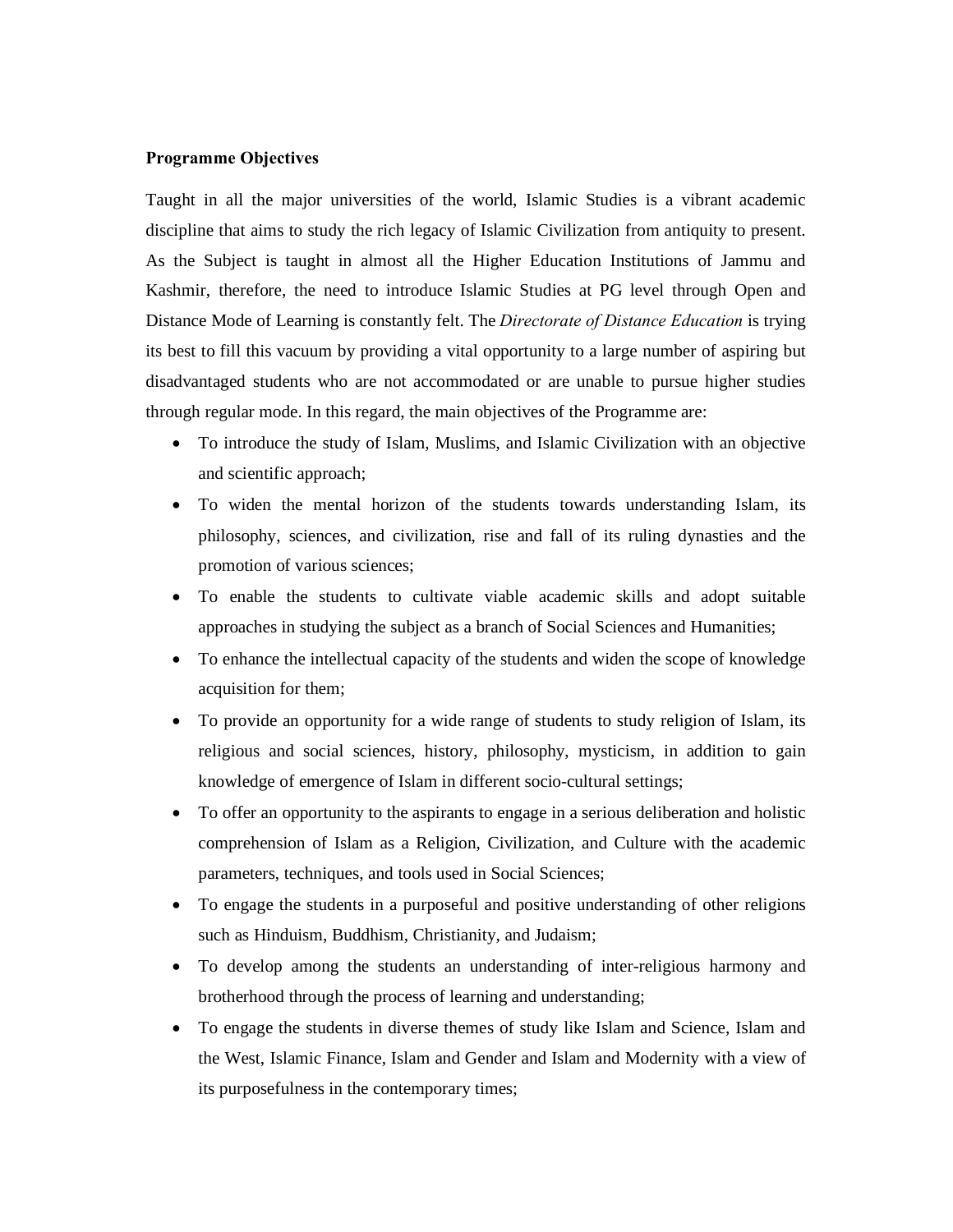· To provide best human resource to the different institutions of Jammu and Kashmir and other institutions of national and international repute.

#### **a) Relevance with HEI's Mission & Goals**

The Objectives of the programme as well as of Directorate of Distance Education, University of Kashmir are conceptually linked with the Mission and goals of our university in terms of its operation and commitment.

#### **b) Nature of prospective target group of learners**

Islamic Studies under different titles has been recognized as a branch of Social Sciences and Humanities and is taught at Higher Secondary School level, College level and University level. Therefore, it opens new windows of opportunities for the aspirants, both Muslims and non-Muslims, who are interested in pursuing higher studies in this subject. As Muslims live in majority in the Valley, this subject is expected to receive a copious attention from the learners who interested in studying Islam as a religion, culture and civilization.

## **c) Appropriateness of program to be conducted in ODL mode to acquire specific skills and competence**

This program is already on offer from the Department of Islamic Studies, University of Kashmir on regular basis and was also offered from this university as private mode. Since the university authorities have decided to close the private mode and a considerable number of aspirants are pressing hard to this Directorate for offering this program through distance mode. Therefore, this Directorate is offering the program to the students to equip them with specific skills of the subject.

#### **d) Instructional Design**

The methodology of instruction in this Directorate is different from that of the conventional departments of our University. The distance education system is more learner-oriented and the learner is an active participant in the pedagogical (teaching and learning) process. Most of the instructions are imparted through open and distance methodology as per the requirement. The Directorate follows a multimedia approach for instruction, which comprises:

- a) Self-Instructional Printed Material: The printed study material (written in selfinstructional style of the programs is supplied to the learners at the time of admission.
- b) Audio-Visual Material Aids: The learning package contains audio and video CDs which have been produced by the Directorate for better clarification and enhancement of understanding of the course material given to the learners. The video material are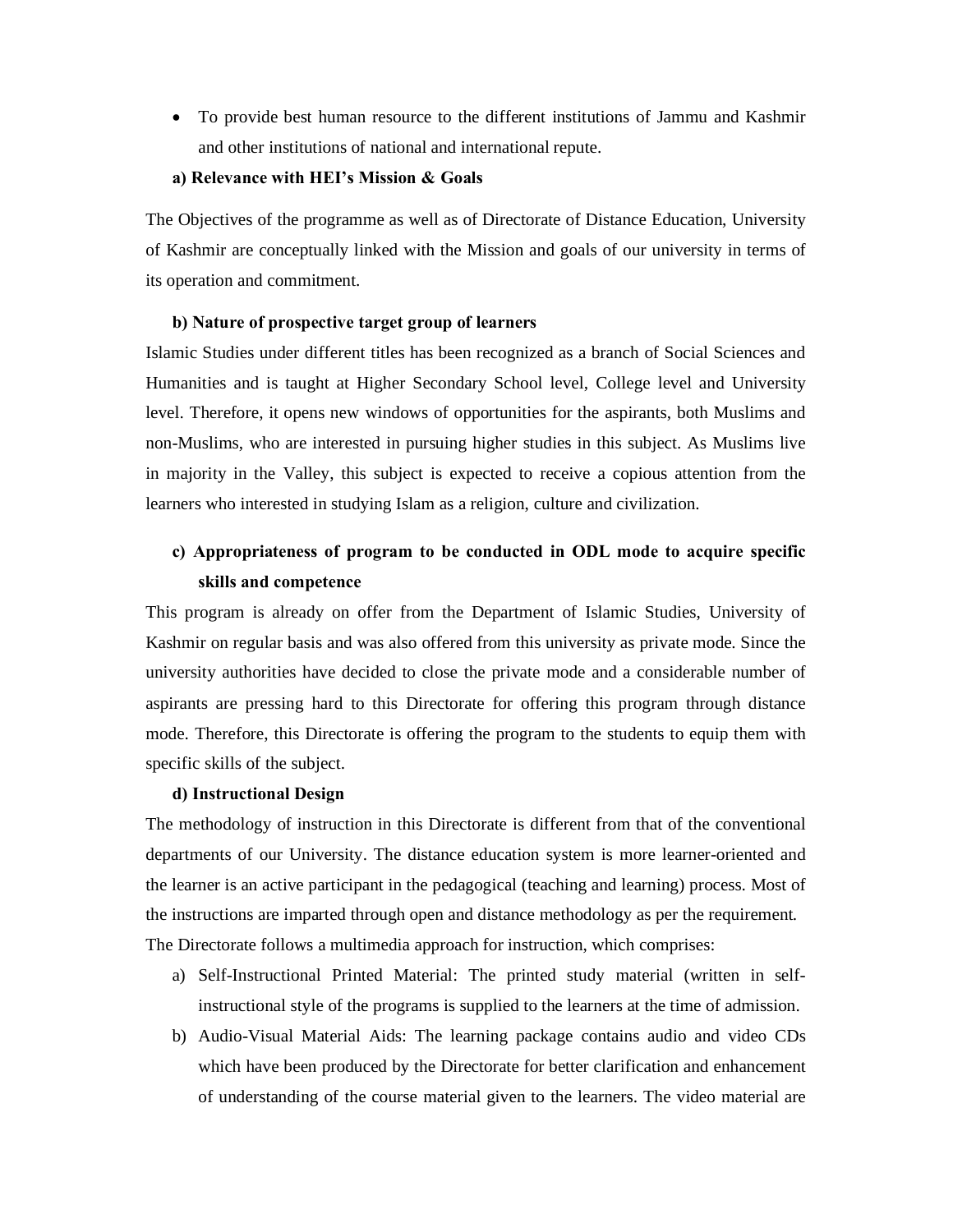also screened at headquarter during specific sessions which are duly notified for the benefit of the learners.

c) Counseling Sessions: Normally counseling sessions are held as per schedule during the contact program widely notified by the Directorate.

Practical/Project Work/Workshops: Some Programmes of the Directorate have practical/project component also. Practical $\alpha$  are held at designated institutions for which schedule is provided by the Directorate. Workshops are also conducted to impart the skills to the students. Attendance in practical is compulsory

## **Curriculum Design**

The curriculum of PG in Islamic Studies shall provide for sustained engagement with the students, Community at different levels, and through establishing close connections between different curricular areas. The curriculum has been designed as per the Kashmir University and CBSCE curriculum framework**.**

## **CHOICE BASED CREDIT SYSTEM (CBCS)**

## **Scheme and Course Structure for**

# **M. A. Islamic Studies 1st semester Effective from Academic Session 2018 and onwards**

| <b>SEMESTER I</b>  |                                                     |                   |                          |              |              |                |  |
|--------------------|-----------------------------------------------------|-------------------|--------------------------|--------------|--------------|----------------|--|
| <b>Course Code</b> | <b>Course Title</b>                                 | Paper<br>Category | <b>Hours</b><br>per Week |              |              | <b>Credits</b> |  |
|                    |                                                     |                   | $\mathbf{L}$             | T            | $\mathbf{P}$ |                |  |
| <b>IS18101CR</b>   | <b>Islamic Civilization: Origin and Development</b> | Core              | $\mathbf{3}$             | $\mathbf{1}$ | $\bf{0}$     | $3+1=4$        |  |
|                    | (Upto 750 C.E.)                                     |                   |                          |              |              |                |  |
| <b>IS18102CR</b>   | <b>Introduction to Islamic Religious Sciences:</b>  | Core              | 3                        | $\mathbf{1}$ | $\bf{0}$     | $3+1=4$        |  |
|                    | Tafsir, Hadith and Figh                             |                   |                          |              |              |                |  |
| <b>IS18103CR</b>   | <b>Tasawwuf: Origin and Development</b>             | Core              | 3                        | 1            | $\bf{0}$     | $3+1=4$        |  |
| <b>IS18104CR</b>   | Art and Architecture in Islam                       | Core              | $\mathbf{1}$             | 1            | $\mathbf{0}$ | $1+1=2$        |  |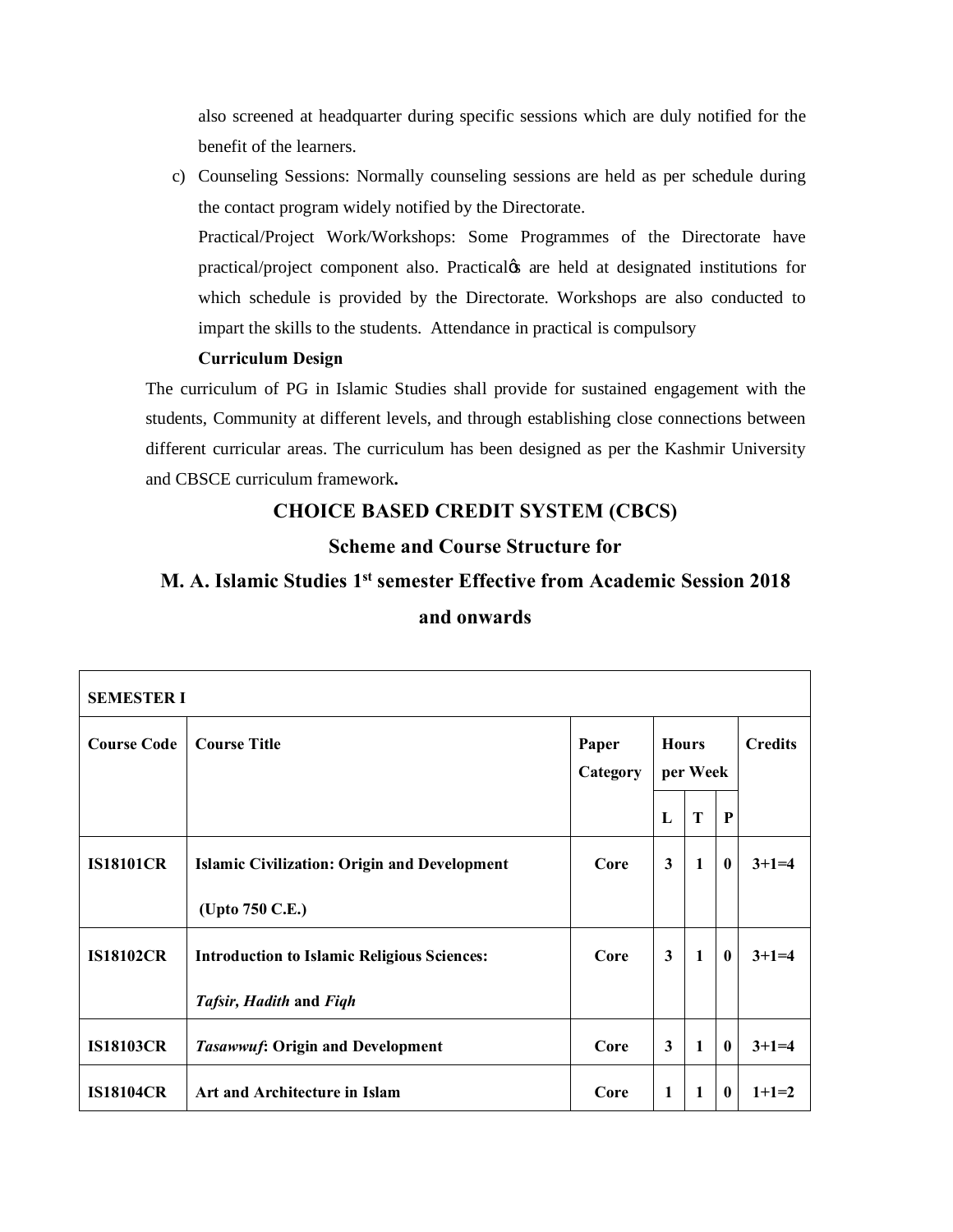| <b>IS18105DCE</b> | Proficiency in Arabic-I<br>(Compulsory for all those students who have not studied<br>Arabic at UG level) | <b>DCE</b> | 3 | 1 | $\bf{0}$         | $3+1=4$ |
|-------------------|-----------------------------------------------------------------------------------------------------------|------------|---|---|------------------|---------|
| <b>IS18106DCE</b> | <b>Proficiency in Persian-I</b>                                                                           | <b>DCE</b> | 3 | 1 | $\boldsymbol{0}$ | $3+1=4$ |
| <b>IS18107DCE</b> | Islam and the West                                                                                        | <b>DCE</b> | 3 | 1 | $\bf{0}$         | $3+1=4$ |
| <b>IS18108DCE</b> | <b>Islam and Science</b>                                                                                  | <b>DCE</b> | 3 | 1 | $\bf{0}$         | $3+1+4$ |
| <b>IS18109GE</b>  | <b>Introduction to Muslim Theology and Philosophy</b>                                                     | GE         | 1 | 1 | $\bf{0}$         | $1+1=2$ |
| <b>IS18110GE</b>  | <b>Human Rights: Western and Islamic Traditions</b>                                                       | GE         | 1 | 1 | $\bf{0}$         | $1+1=2$ |
| <b>IS181110E</b>  | Islamic Da' wah: An Introduction                                                                          | OE         | 1 | 1 | $\bf{0}$         | $1+1=2$ |
| <b>IS18112OE</b>  | <b>History of Islamic Civilization-I</b>                                                                  | OЕ         | 1 | 1 | $\mathbf{0}$     | $1+1=2$ |

## **M. A. Islamic Studies 2nd Semester Effective from Academic Session 2018 and onwards**

| <b>SEMESTER II</b> |                                                                                                                        |                   |                             |              |              |                |  |
|--------------------|------------------------------------------------------------------------------------------------------------------------|-------------------|-----------------------------|--------------|--------------|----------------|--|
| <b>Course Code</b> | <b>Course Title</b>                                                                                                    | Paper<br>Category | <b>Hours</b><br>per<br>Week |              |              | <b>Credits</b> |  |
|                    |                                                                                                                        |                   | L                           | T            | P            |                |  |
| <b>IS18201CR</b>   | <b>Islamic Civilization (8<sup>th</sup></b> – 14 <sup>th</sup> Centuries)                                              | Core              | 3                           | 1            | $\mathbf{0}$ | $3+1=4$        |  |
| <b>IS18202CR</b>   | <i>'Ilm al-Kalam</i> and Muslim Philosophy                                                                             | Core              | 3                           | 1            | $\mathbf{0}$ | $3+1=4$        |  |
| <b>IS18203CR</b>   | <b>Islamic Social Sciences: Concepts and Development</b>                                                               | Core              | 3                           | 1            | $\mathbf{0}$ | $3+1=4$        |  |
| <b>IS18204CR</b>   | Islamic Jurisprudence and Tasawwuf (Sufism)                                                                            | Core              | $\mathbf{1}$                | $\mathbf{1}$ | $\mathbf{0}$ | $1+1=2$        |  |
| <b>IS18205DCE</b>  | <b>Proficiency in Arabic-II</b><br>(Compulsory for all those students who have not studi<br><b>Arabic at UG level)</b> | <b>DCE</b>        | 3                           | $\mathbf{1}$ | $\mathbf{0}$ | $3+1=4$        |  |
| <b>IS18206DCE</b>  | <b>Proficiency in Persian-II</b>                                                                                       | <b>DCE</b>        | 3                           | 1            | $\mathbf{0}$ | $3+1=4$        |  |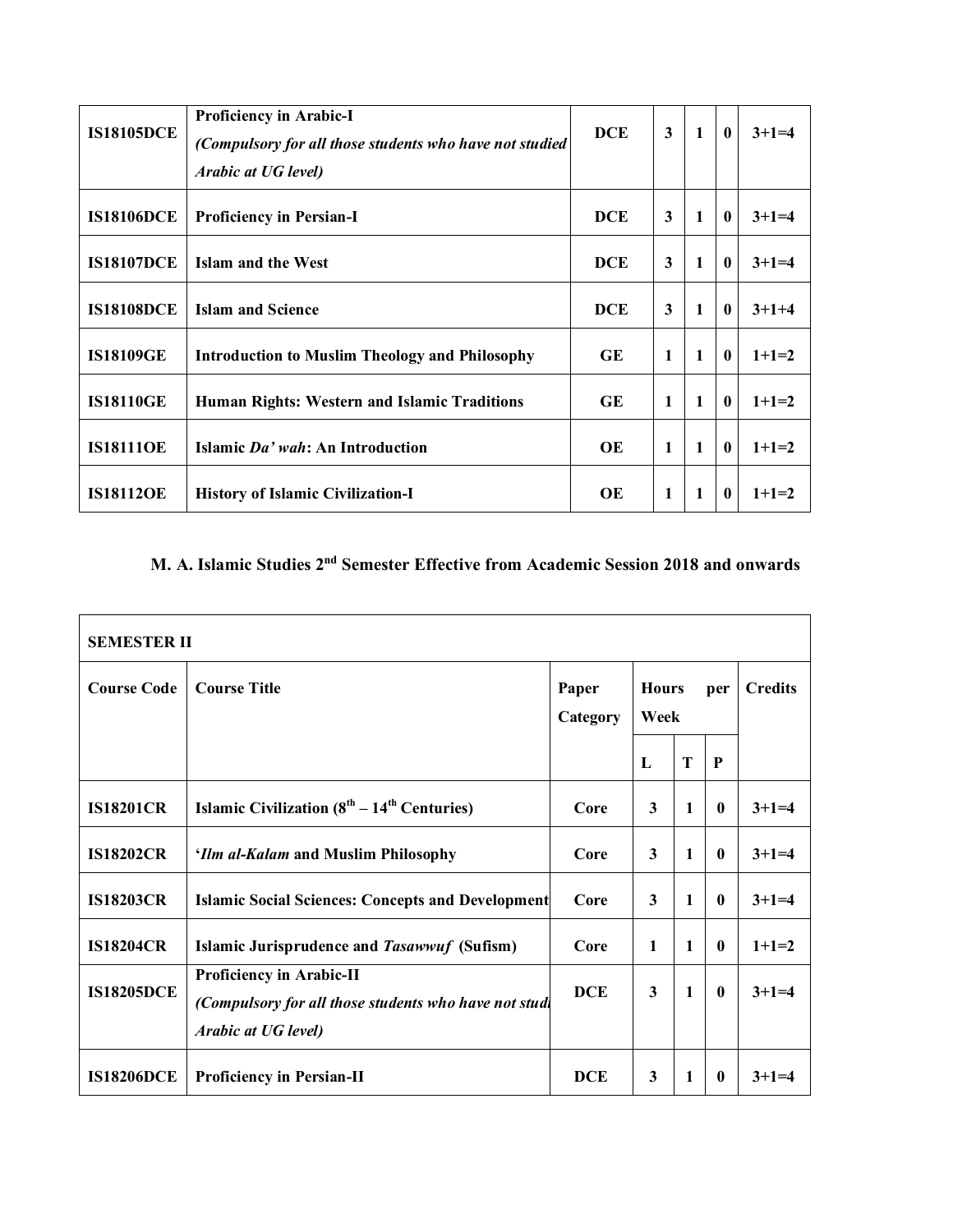| <b>IS18207DCE</b> | Islam and Orientalism: An Introduction to Promine<br><b>Orientalists and their Works</b> | <b>DCE</b> | 3            | 1 | $\mathbf{0}$ | $3+1=4$ |
|-------------------|------------------------------------------------------------------------------------------|------------|--------------|---|--------------|---------|
| <b>IS18208DCE</b> | Da'wah and its Practices                                                                 | <b>DCE</b> | 3            | 1 | $\mathbf{0}$ | $3+1+4$ |
| <b>IS18209GE</b>  | <b>Western Culture and Islam</b>                                                         | <b>GE</b>  | 1            | 1 | $\mathbf{0}$ | $1+1=2$ |
| <b>IS18210GE</b>  | An Introduction to Islamic Science and Scientists                                        | <b>GE</b>  | 1            | 1 | $\mathbf{0}$ | $1+1=2$ |
| <b>IS18211OE</b>  | <b>Basics of Islamic Religious Sciences</b>                                              | OE         | $\mathbf{1}$ | 1 | $\mathbf{0}$ | $1+1=2$ |
| <b>IS18212OE</b>  | Islamic Ethics: An Introduction                                                          | OE         | 1            | 1 | $\mathbf{0}$ | $1+1=2$ |

# **M. A. Islamic Studies 3rd Semester Effective from Academic Session 2018 and onwards**

| <b>SEMESTER III</b> |                                                                                                                |            |                         |                       |                |         |  |
|---------------------|----------------------------------------------------------------------------------------------------------------|------------|-------------------------|-----------------------|----------------|---------|--|
| <b>Course Code</b>  | <b>Course Title</b>                                                                                            | Paper      |                         | <b>Hours per Week</b> | <b>Credits</b> |         |  |
|                     |                                                                                                                | Category   | $\mathbf{L}$            | $\mathbf T$           | P              |         |  |
| <b>IS18301CR</b>    | <b>Islamic Civilization in Medieval India</b>                                                                  | Core       | 3                       | $\mathbf{1}$          | $\mathbf{0}$   | $3+1=4$ |  |
| <b>IS181302CR</b>   | Islamic Civilization in the Iran: Society<br>and Polity                                                        | Core       | 3                       | $\mathbf{1}$          | $\mathbf{0}$   | $3+1=4$ |  |
| <b>IS18303CR</b>    | <b>Islam in Modern World: Thinkers, Trends</b><br>and Movements in South Asia                                  | Core       | 3                       | $\mathbf{1}$          | $\bf{0}$       | $3+1=4$ |  |
| <b>IS18304CR</b>    | <b>Islam and Contemporary World</b>                                                                            | Core       | 1                       | $\mathbf{1}$          | $\bf{0}$       | $1+1=2$ |  |
| <b>IS18305DCE</b>   | <b>Proficiency in Arabic-III</b><br>(Compulsory for all those students who have<br>studied Arabic at UG level) | <b>DCE</b> | 3                       | $\mathbf{1}$          | $\bf{0}$       | $3+1=4$ |  |
| <b>IS18306DCE</b>   | <b>Proficiency in Persian-III</b>                                                                              | <b>DCE</b> | 3                       | $\mathbf{1}$          | $\bf{0}$       | $3+1=4$ |  |
| <b>IS18307DCE</b>   | Major world Religions other Than Islam                                                                         | <b>DCE</b> | 3                       | $\mathbf{1}$          | $\mathbf{0}$   | $3+1=4$ |  |
| <b>IS18308DCE</b>   | <b>Islamic Studies: Approaches and</b>                                                                         | <b>DCE</b> | $\overline{\mathbf{3}}$ | $\mathbf{1}$          | $\bf{0}$       | $3+1+4$ |  |
|                     | <b>Methodology</b>                                                                                             |            |                         |                       |                |         |  |
| <b>IS18309DCE</b>   | <b>Human Rights and International Relations</b>                                                                | <b>DCE</b> | 3                       | $\mathbf{1}$          | $\mathbf{0}$   | $3+1=4$ |  |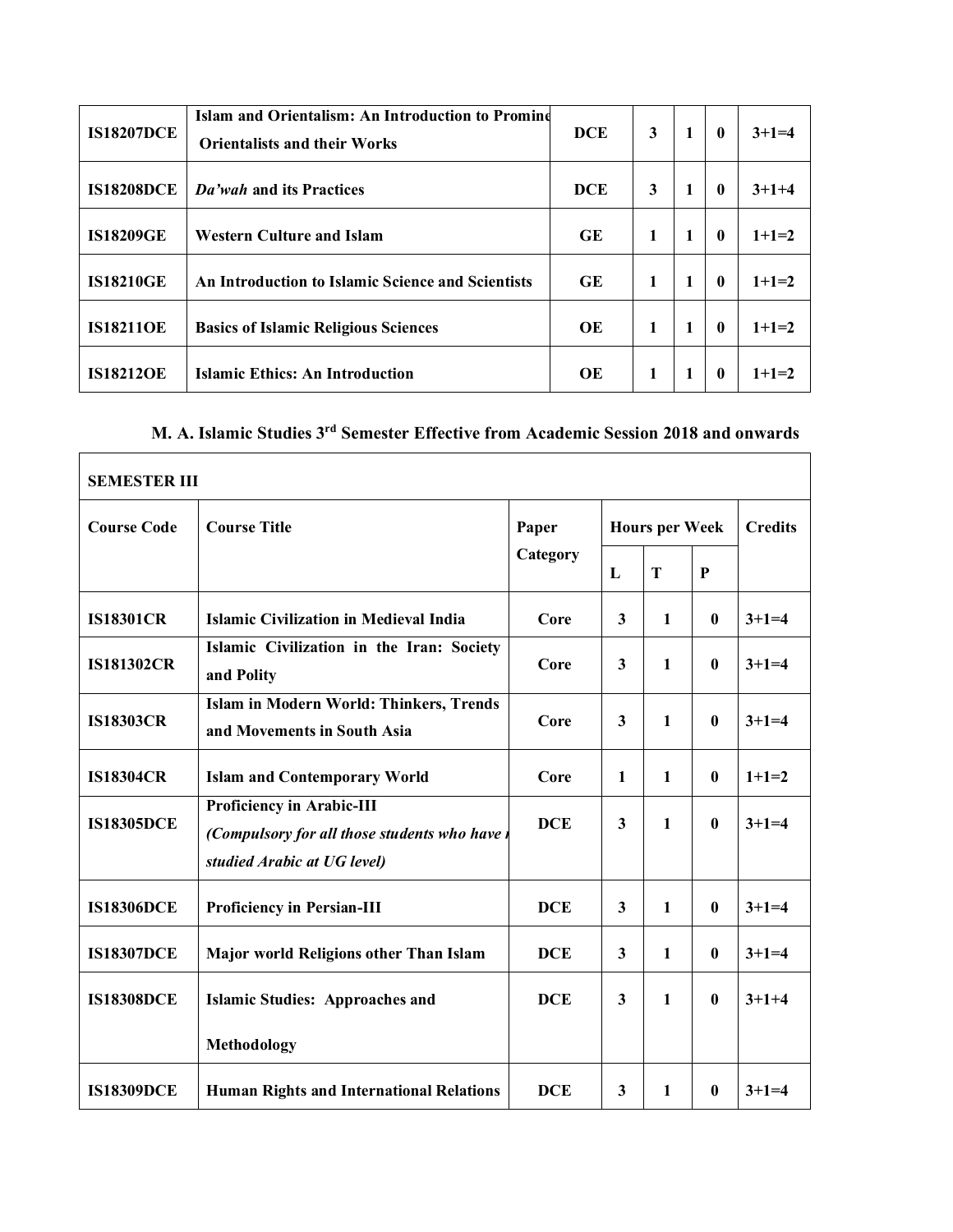| <b>IS18310DCE</b> | Islamic Culture in Spain                           | <b>DCE</b> | 3 | 1 | $\mathbf{0}$ | $3+1=4$ |
|-------------------|----------------------------------------------------|------------|---|---|--------------|---------|
| <b>IS18311DCE</b> | <b>Islamic Finance and Banking</b>                 | <b>DCE</b> | 3 | 1 | $\mathbf{0}$ | $3+1=4$ |
| <b>IS18312GE</b>  | <b>History of Islamic Civilization-II</b>          | <b>GE</b>  | 1 | 1 | $\mathbf{0}$ | $1+1=2$ |
| <b>IS18313GE</b>  | <b>Basic Principles of Islamic Social Sciences</b> | <b>GE</b>  | 1 | 1 | $\mathbf{0}$ | $1+1=2$ |
| <b>IS18314OE</b>  | <b>Muslim Culture in Kashmir</b>                   | OE         | 1 | 1 | $\mathbf{0}$ | $1+1=2$ |
| <b>IS18315OE</b>  | <b>Gender in Islam</b>                             | OE         | 1 | 1 | $\mathbf{0}$ | $1+1=2$ |

# **M. A. Islamic Studies 4th Semester Effective from Academic Session 2018 and onwards**

| <b>SEMESTER IV</b> |                                                                                                            |                   |                         |              |              |                |  |
|--------------------|------------------------------------------------------------------------------------------------------------|-------------------|-------------------------|--------------|--------------|----------------|--|
| <b>Course Code</b> | <b>Course Title</b>                                                                                        | Paper<br>Category | <b>Hours</b><br>Week    |              | per          | <b>Credits</b> |  |
|                    |                                                                                                            |                   | L                       | T            | $\mathbf{P}$ |                |  |
| <b>IS18401CR</b>   | <b>Islamic Culture and Societyin</b>                                                                       | Core              | $\overline{\mathbf{3}}$ | $\mathbf{1}$ | $\bf{0}$     | $3+1=4$        |  |
|                    | <b>Kashmir: Origin and Development</b>                                                                     |                   |                         |              |              |                |  |
| <b>IS18402CR</b>   | Islam in the Modern World: Thinkers,                                                                       | Core              | $\overline{\mathbf{3}}$ | 1            | $\bf{0}$     | $3+1=4$        |  |
|                    | <b>Trends and Movements in West Asia</b>                                                                   |                   |                         |              |              |                |  |
| <b>IS18403CR</b>   | <b>Islamic Culture and Society under Ottomans</b>                                                          | Core              | $\overline{3}$          | $\mathbf{1}$ | $\bf{0}$     | $3+1=4$        |  |
| <b>IS18404CR</b>   | <b>Muslim Dynasties and States</b><br>(A General Survey)                                                   | Core              | $\mathbf{1}$            | $\mathbf{1}$ | $\mathbf{0}$ | $1+1=2$        |  |
| <b>IS18405DCE</b>  | Proficiency in Arabic-IV<br>(Compulsory for all those students who have not<br>studied Arabic at UG level) | <b>DCE</b>        | 3                       | $\mathbf{1}$ | $\mathbf{0}$ | $3+1=4$        |  |
| <b>IS18406DCE</b>  | <b>Proficiency in Persian-IV</b>                                                                           | <b>DCE</b>        | 3                       | $\mathbf 1$  | $\mathbf{0}$ | $3+1=4$        |  |
| <b>IS18407DCE</b>  | <b>Islam and Women</b>                                                                                     | <b>DCE</b>        | 3                       | $\mathbf{1}$ | $\mathbf{0}$ | $3+1=4$        |  |
| <b>IS18408DCE</b>  | <b>Ethics in Islam: Basic Concepts and</b><br><b>Developments</b>                                          | <b>DCE</b>        | $\mathbf{3}$            | 1            | $\bf{0}$     | $3+1+4$        |  |
| <b>IS18409DCE</b>  | <b>Dissertation</b>                                                                                        | <b>DCE</b>        | 3                       | 1            | $\mathbf{0}$ | $3+1=4$        |  |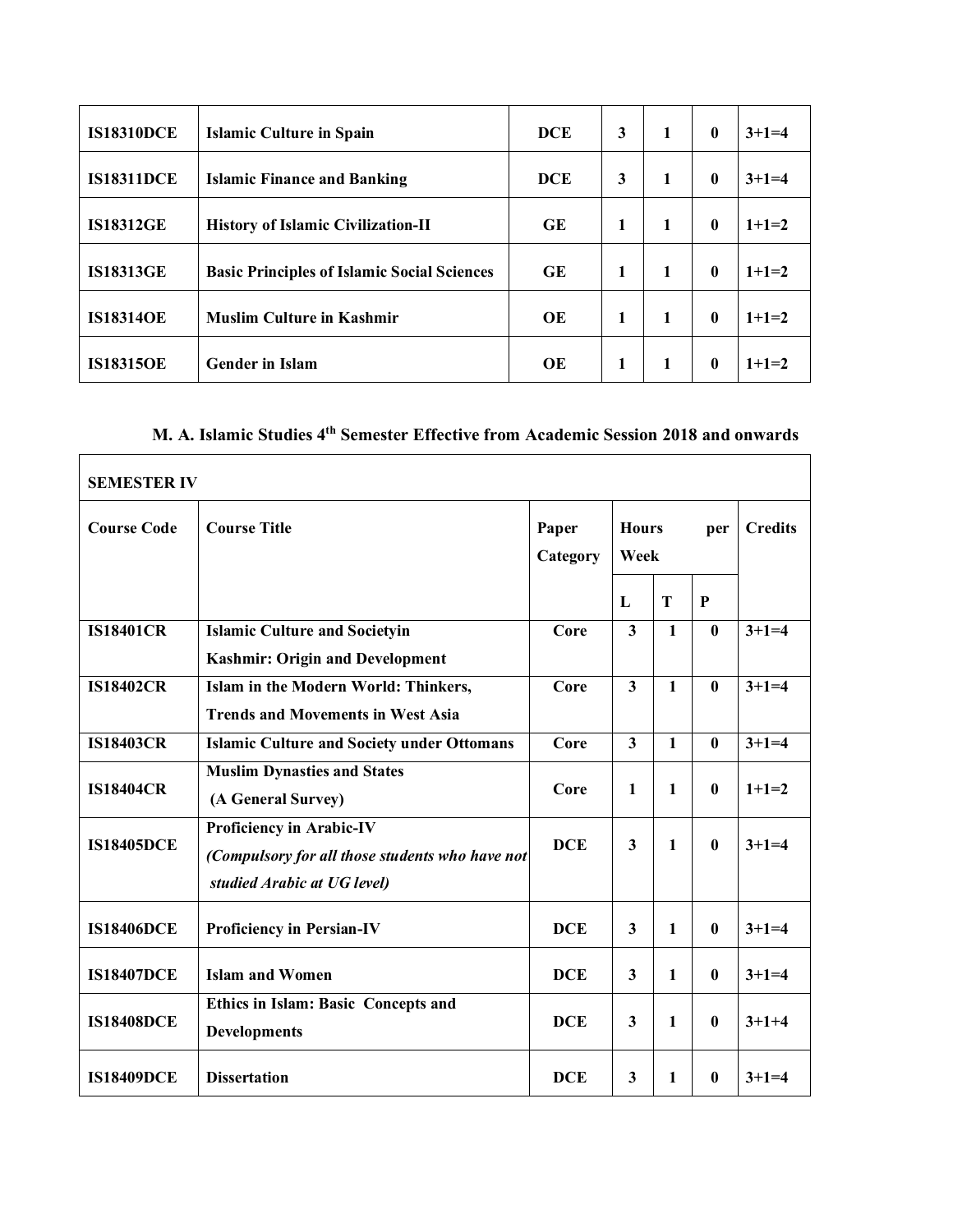| <b>IS18410DCE</b> | <b>Islam and Pluralism</b>                                                   | <b>DCE</b> | 3            | 1 | $\mathbf{0}$ | $3+1=4$ |
|-------------------|------------------------------------------------------------------------------|------------|--------------|---|--------------|---------|
| <b>IS18411DCE</b> | <b>Sciences of the Quran</b>                                                 | <b>DCE</b> | 3            | 1 | $\mathbf{0}$ | $3+1=4$ |
| <b>IS18412DCE</b> | <b>Sciences of the Hadith</b>                                                | <b>DCE</b> | 3            | 1 | $\mathbf{0}$ | $3+1=4$ |
| <b>IS18413DCE</b> | Principles and Schools of Figh                                               | <b>DCE</b> | 3            | 1 | $\mathbf{0}$ | $3+1=4$ |
| <b>IS18414DCE</b> | <b>Trends in Contemporary Orientalism</b>                                    | <b>DCE</b> | 3            | 1 | $\mathbf{0}$ | $3+1=4$ |
| <b>IS18415GE</b>  | <b>Modern Muslim Reformist Thought and</b><br><b>Movements in South Asia</b> | <b>GE</b>  | 1            | 1 | $\mathbf{0}$ | $1+1=2$ |
| <b>IS18416GE</b>  | <b>Tasawwuf and its Early Development</b>                                    | <b>GE</b>  | 1            | 1 | $\mathbf{0}$ | $1+1=2$ |
| <b>IS18417OE</b>  | <b>Comparative Study of Religions</b>                                        | OE         | 1            | 1 | $\mathbf{0}$ | $1+1=2$ |
| <b>IS18418OE</b>  | <b>Modern Muslim Reformist Thought and</b><br><b>Movements in West Asia</b>  | OE         | $\mathbf{1}$ | 1 | $\mathbf{0}$ | $1+1=2$ |

## **Duration of the Programme**

The duration of the course will be 2 academic years comprising of 4 semesters.

## **Faculty and Support Staff Requirement**

One Assistant Professor is required with supporting staff of one Dealing Assistant, headed by Section Officer, Assistant Registrar and Deputy Registrar.

## **Instructional Delivery Mechanism**

The instructional delivery mechanism is described as under:

## **Personal Contact Programmes**

The personal contact programme in every course shall extend over a period of 20 working days in each semester and is usually conducted at the beginning of the session. The students are expected to come prepared in the class in order to discuss curriculum based problems meaningfully. 60% attendance in the personal contact programme is mandatory.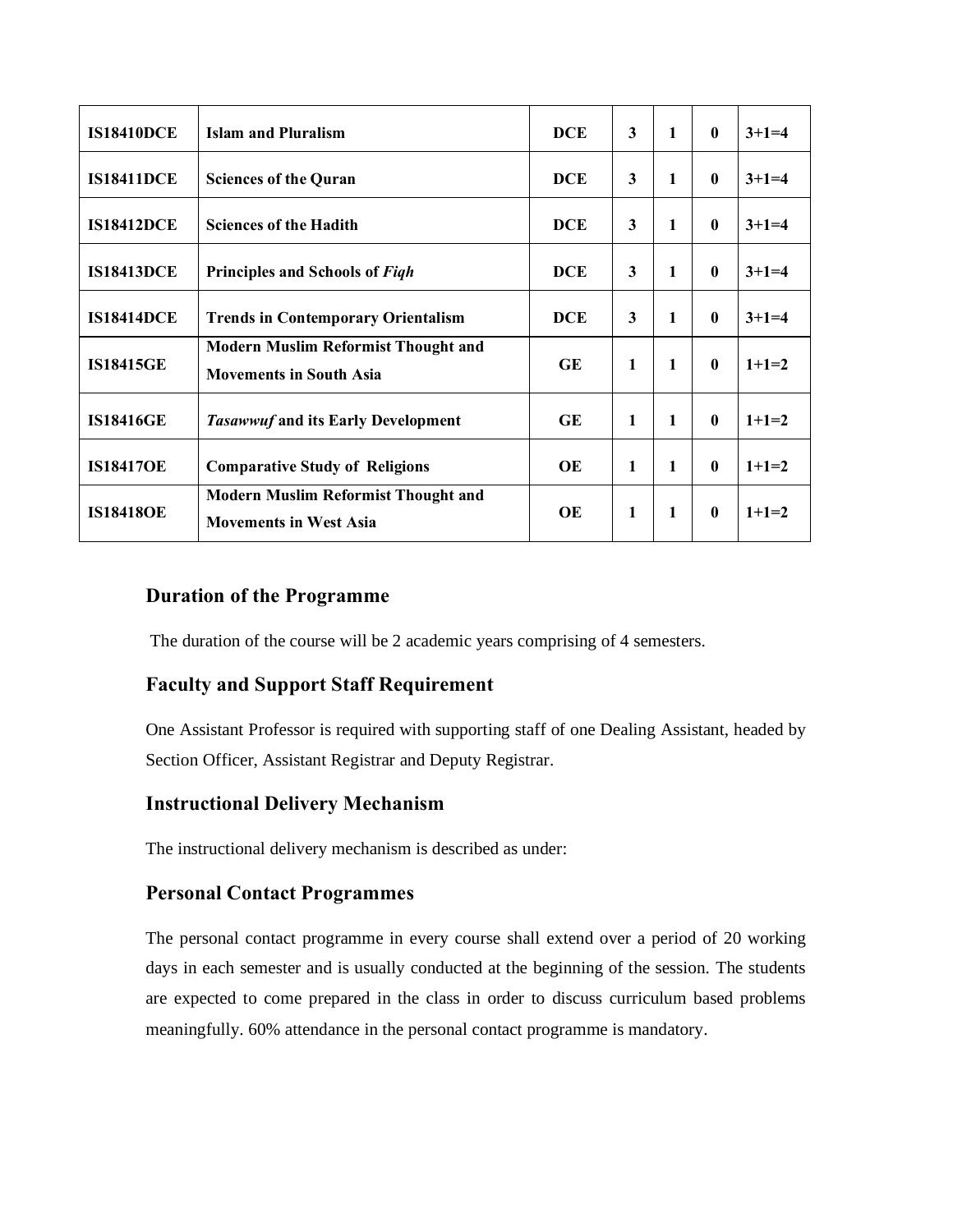## **Optional Contact Programmes**

On demand of a sufficient number of students, the Directorate may organize optional contact programmes.

## **Extension Lectures**

The Directorate organizes extension lectures delivered by the prominent scholars of national repute from time to time. Students are informed in advance about such extension lectures.

## **Individual Counselling and Guidance**

The students can visit the Directorate/call on phone and seek individual guidance and counselling from the concerned coordinators. Besides, students can seek guidance from the counsellors engaged by the Directorate for this purpose at various study centres.

## **Media**

## **Self-Learning Printed Material**

The students shall be provided printed study material prepared by qualified and experienced teachers and other relevant reading material and reference books.

## **Radio and T.V. Programmes**

Directorate has designed curriculum based radio counselling programme to facilitate the students enrolled with the Directorate for various programmes.

## **E Study Material & E Tutorials**

Directorate also provides e- learning material and e-tutorials to its enrolled students.

## **Student Support Services**

## **Library**

The Directorate has a well-equipped library housing up-to-date reference material, books and journals of the courses offered by it. The Library endeavours to support the teaching faculty, resource personnel and students enrolled with the Directorate.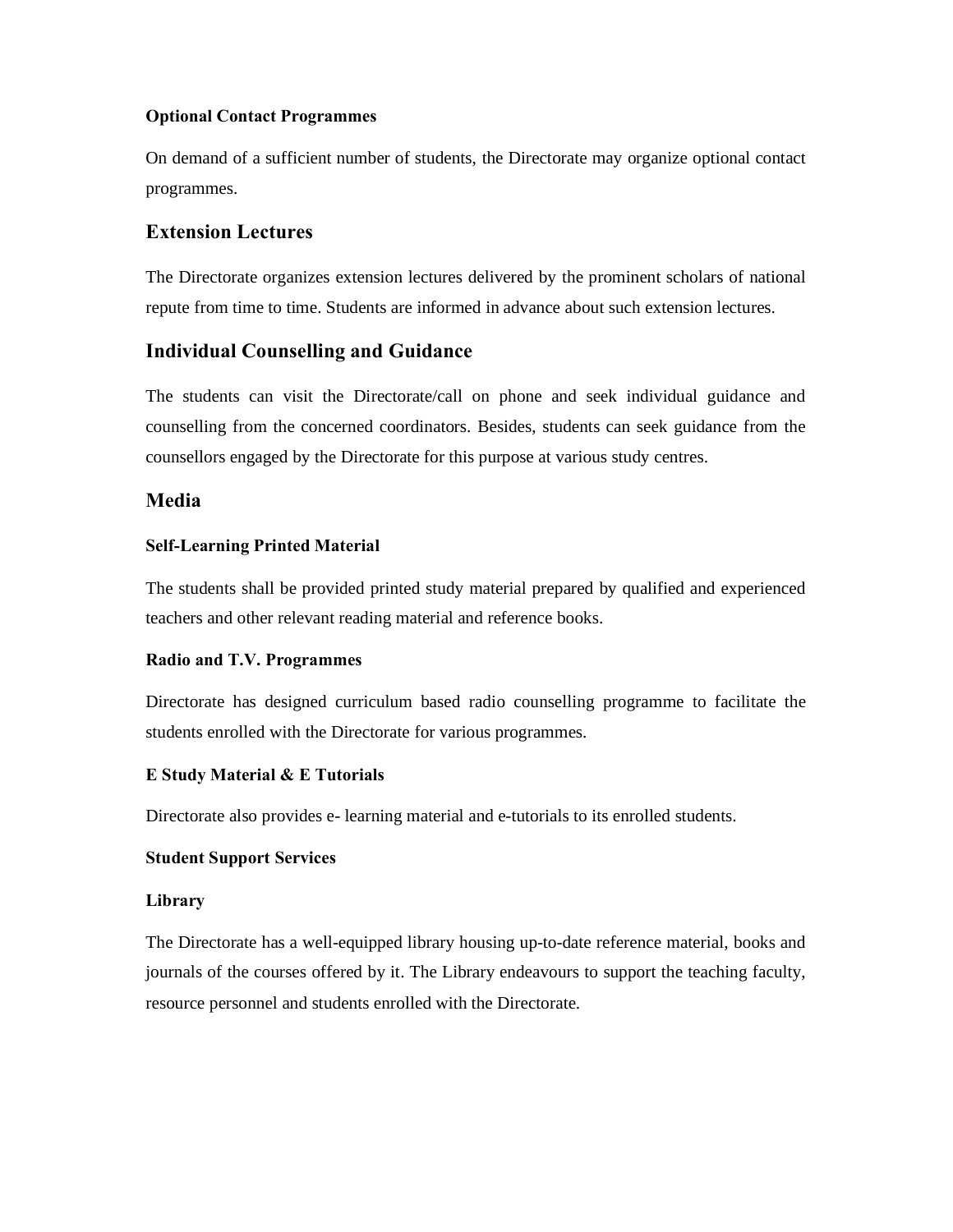#### **Information Communication Technology (ICT)**

The Directorate has been fully computerized with latest Information and Communication Technology (ICT) tools. The computer lab is catering the needs of thousands of students. It is Interactive Boards, LCD projectors etc. The students visit theLab, access websites, create their email accounts, and search the World Wide Web for exploring new frontiers of knowledge. They are assisted by the experts and professional assistants available in computer lab.

## **Audio- Visual Lab**

The Directorate is developing its own audio-visual lab with various types of electronic and IT equipments to supplement the print materials. The Distance learners grasp concepts given in print mode clearly with the help of this facility. Efforts are on, to equip the lab with latest audio- visual facilities, for concretizing the knowledge of students. The directorate has procured a rich collection of multimedia CDs on various subjects which supplement the selflearning print material.

### **Procedure for Admissions, Curriculum Transactions & Evaluation**

#### **Procedure for Admissions**

1. The admission for the different programmes offered by the Directorate of Distance Education is done by the Directorate of Admissions and Competitive Examinations, University of Kashmir in consultation with the Directorate of Distance Education.

2. Application forms are invited from the aspirants through online form floated on the Directorate's as well as on the HEI's website.

3. Aspirants have liberty to pay the application fee either through online banking or using automatically generated pay-in-slip at any branch of the JK bank and they are not required to submit the hard copies of the form or fee to the institute.

4. Once the deadline for submitting the application form is over, the online submitted application forms are scrutinized and list of all the candidates who has applied is floated on the website for the information to the candidates to check their details before the selection list is prepared. Grievances filled by the candidates are redressed in this phase of admission process.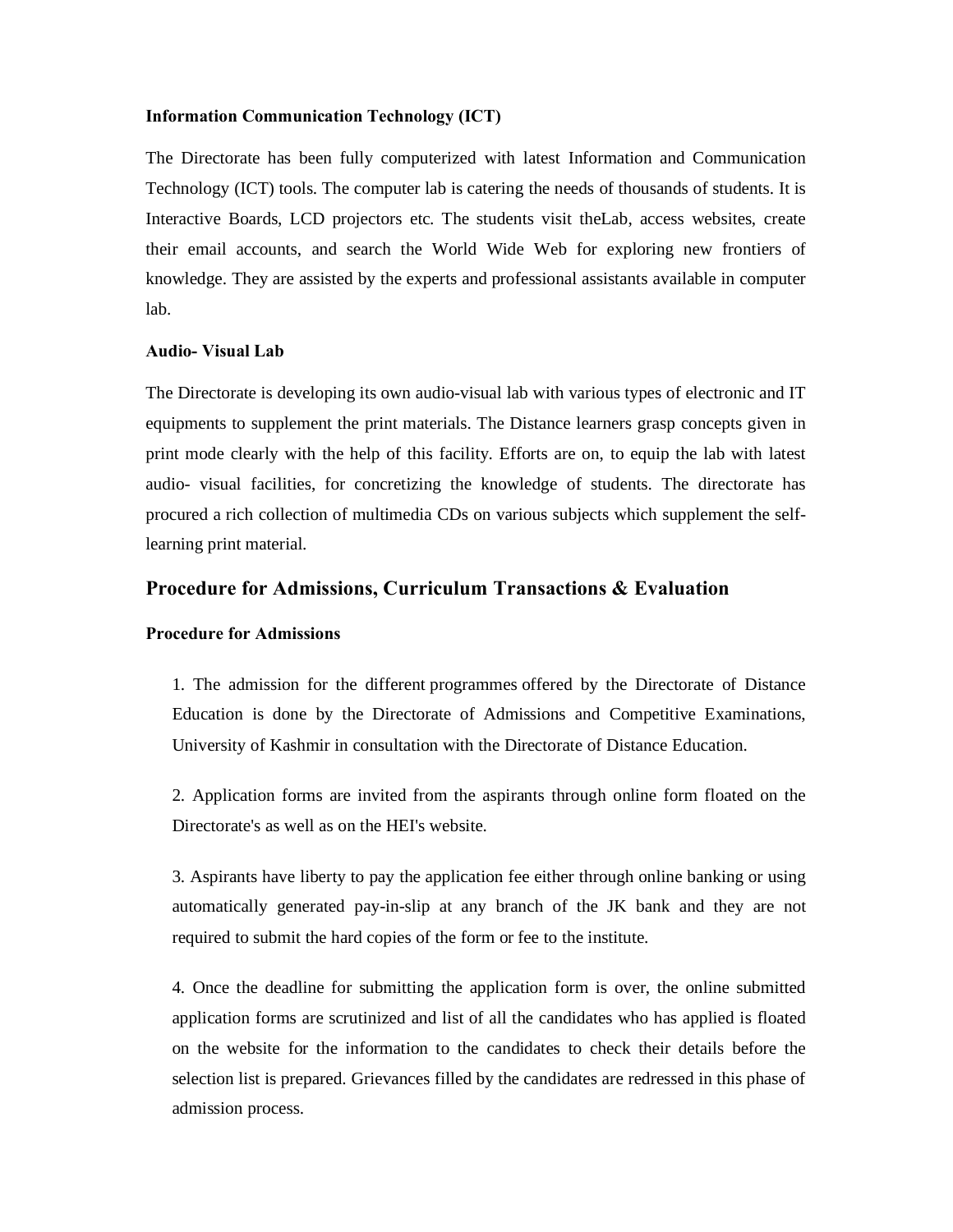5. List of selected candidates framed as per the reservation rules of the University of Kashmir is put online for the information of the students.

6**.** The selected students are required to download the admission form, pay the requisite fee either through online or using automatically generated pay-in-slip at any branch of the J&K bank and submit the hard copy of the admission form along with the fee receipts and other related documents to the office of Directorate of Distance Education where they are provided the Identity Card and unique 11-digit enrolment no encrypting the details of his/her year of admission, programme code and the roll no.

Curriculum Transactions are carried as per the methodology of distance education system. Evaluation of the learners of this programme is a carried at various levels as described as under

#### **Internal Assessments**

Under continuous and comprehensive evaluation scheme, a formative evaluative exercise is being conducted by the Directorate; in which students are required to appear in the Internal Assessment tests in n, each course during the contact programme and due weightage is also given to attendance of the student in contact classes. Candidates failing to clear the internal assessment tests are not eligible to appear in the final examination.

#### **Assignments**

Assignments are an integral and compulsory component of the instructional system. There are tutor-marked assignments for each theory course. These assignments are to be submitted in the office of the 401 Directorate in accordance with the submission schedule.

#### **Continuous Evaluation Scheme**

The performance of students is evaluated on the basis of various parameters like sessional [internal Assessment and participation in face-to-face contact-cum-counselling programs.

#### **Final Examination**

Towards the end of each semester or academic session students are required to appear in final examination which is being conducted by Controller of Examinations, University of Kashmir.